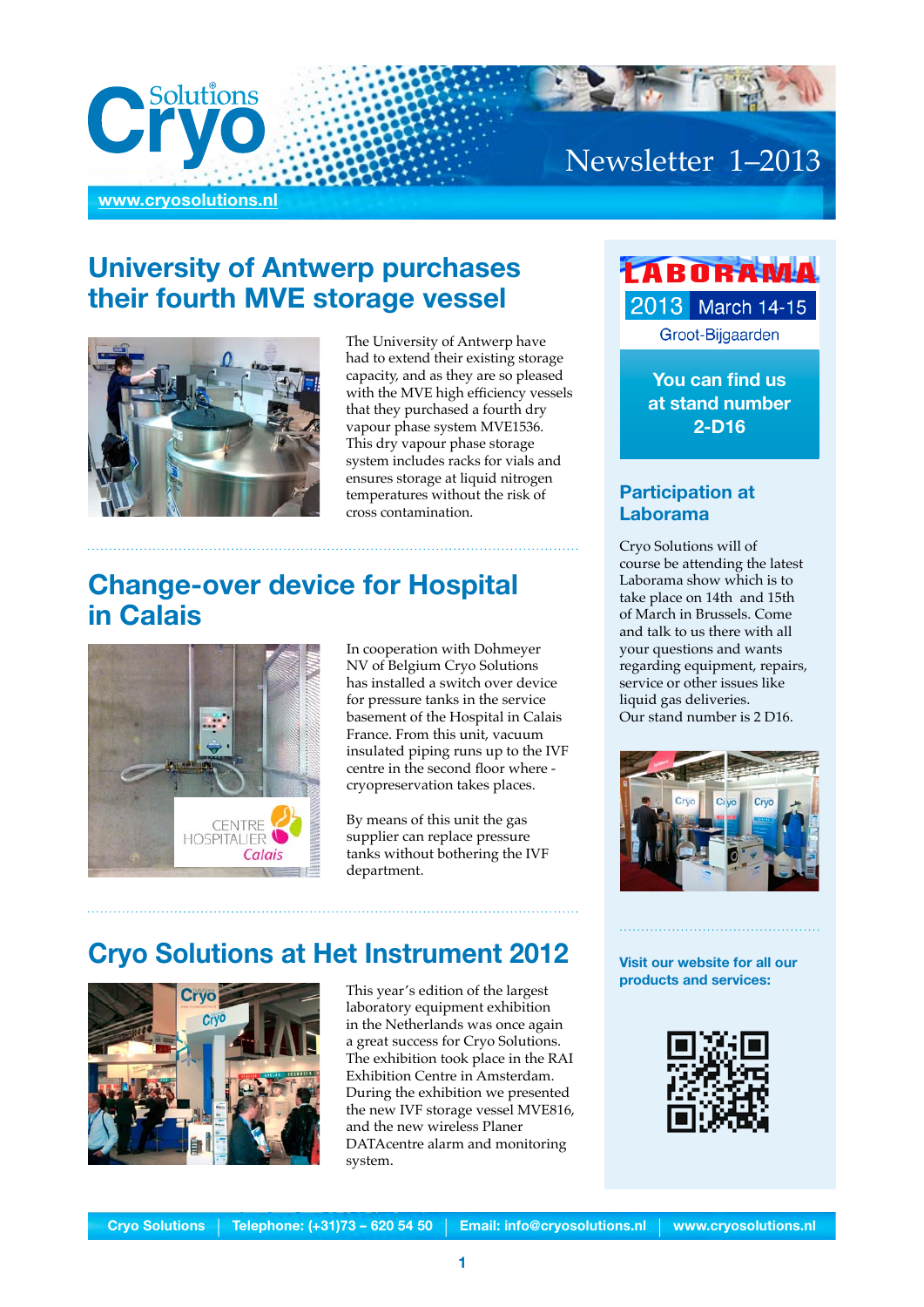

## **Modification of an existing cryobank in Amsterdam**





The Sanquin blood bank in Amsterdam has asked Cryo Solutions to update their existing cryobank with vacuum insulated piping. The biological storage has grown so much that an extension of the existing cryobank was necessary. This is now

one of the larger cryobanks in the Netherlands and Sanquin was so pleased with our previous work that they chose us to perform this up-grade. We are proud to have such a satisfied customer!

## **Refurbished Taylor Wharton 17K & a Planer 560 for Romania**



In cooperation with Luncescu Engineering Cryo solutions has delivered and installed a refurbished Taylor Wharton 17K and a refurbished Planer 560 controlled rate freezer. The local medical centre needed a controlled rate freezer and biological storage tank but sufficient funding was difficult. Cryo Solutions had the right answer, refurbished equipment which is as new and comes with the same warranty as new ones. The unit is also supplied with a computer and software for both the CRF and Mowden AFT controller.

#### **Refurbished Planer 750 for University Medical Centre Utrecht**



UMC Utrecht purchased a refurbished Planer 750 computer freezer from Cryo Solutions. The university medical centre had to replace a failing controlled rate freezer of a competitor but lacked sufficient funding. Cryo Solutions had the right solution, a refurbished CRF. After this up-grade the CRF is as new with the same warranty as a new one. The unit is supplied with a computer and DeltaTiQ software.

**Taylor Wharton 24K vessels for the University Medical Centre Groningen (UMCG)**



The UMCG needed (for their existing cryobank which was installed by Cryo Solutions) a new Taylor Wharton 24K vessel to extend their storage capacity. For this they chose a vessel with a dry vapour phase storage system and they now have several tanks to their full satisfaction.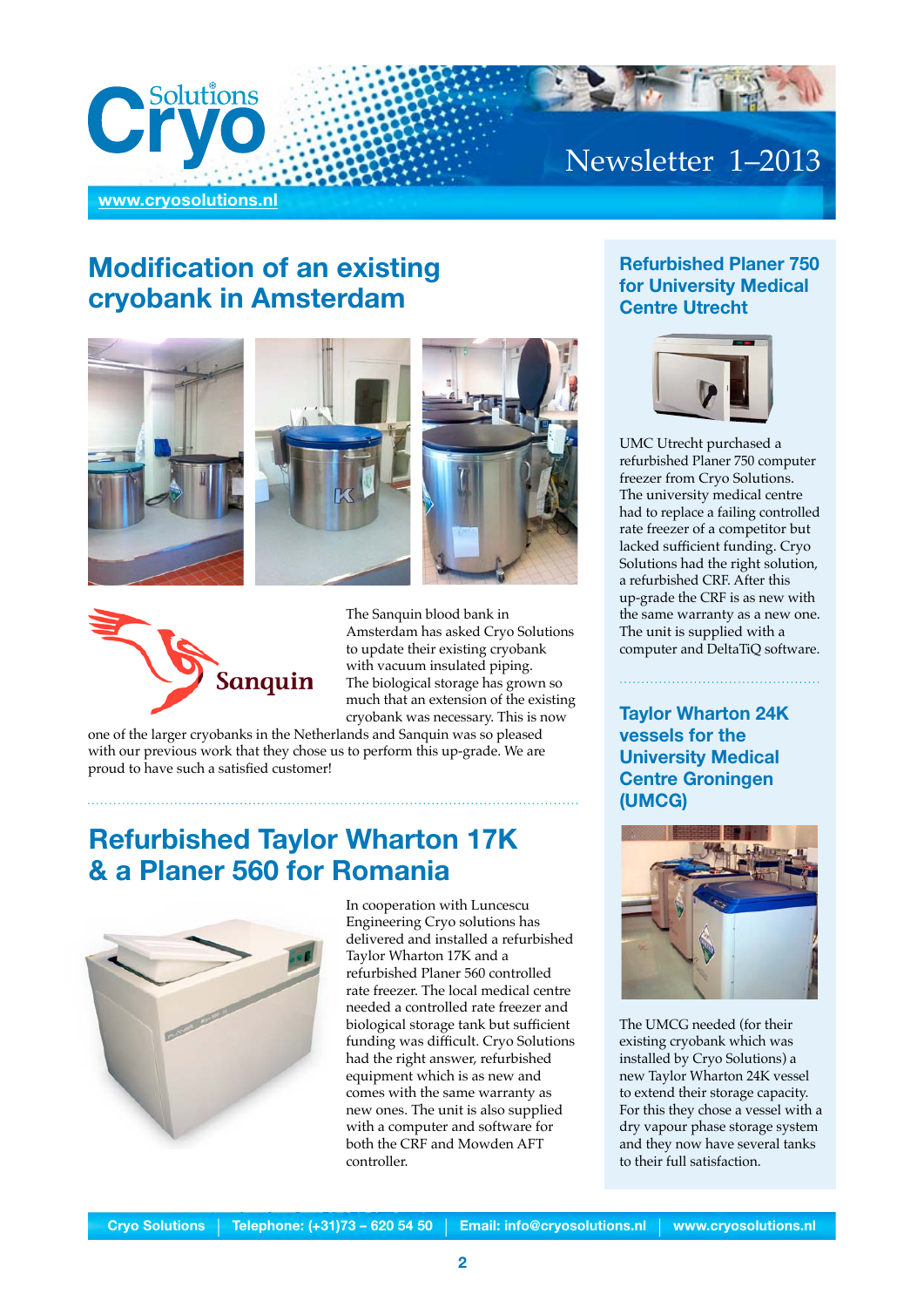

## **Shipment of samples to Tübingen Germany**



A research group in Amsterdam is moving to Germany and they where surging for the right partner to help them move their samples to southern Germany. They needed the samples to be moved at liquid nitrogen temperature and they also wanted to have temperature logging. Cryo Logistics was the best partner for this and so they choose Cryo Solutions.

## **University Hospital Leuven purchases 3rd MVE1426 storage vessel**





The UZ Gasthuisberg in Leuven was so pleased with its earlier deliveries by Cryo Solutions that it has placed yet another order. They opted for a third dry vapour phase system MVE1426 – the same as previously purchased. This dry vapour phase storage system includes racks for blood bags and so ensures that one can store at liquid nitrogen temperatures without the samples being in touch with liquid nitrogen - and thereby minimizing the chance of cross contamination.

#### **CSK food enrichment purchases "dry" MVE wide neck vessels**

CSK has purchased several MVE wide neck vessels with "dry" frames - this in order to minimize and spread risks of vital samples, as if one vessel fails there are plenty of back-up options, the vials being spread over the different MVE616 and MVE205 vessels. CSK was already familiar with these systems and in the past they have purchased several "dry" storage MVE1426 vessels.



#### **Cryo Solutions appointed as an approved apprenticeship**



#### **Cryo Solutions supports Ronald McDonald Children's Fund**